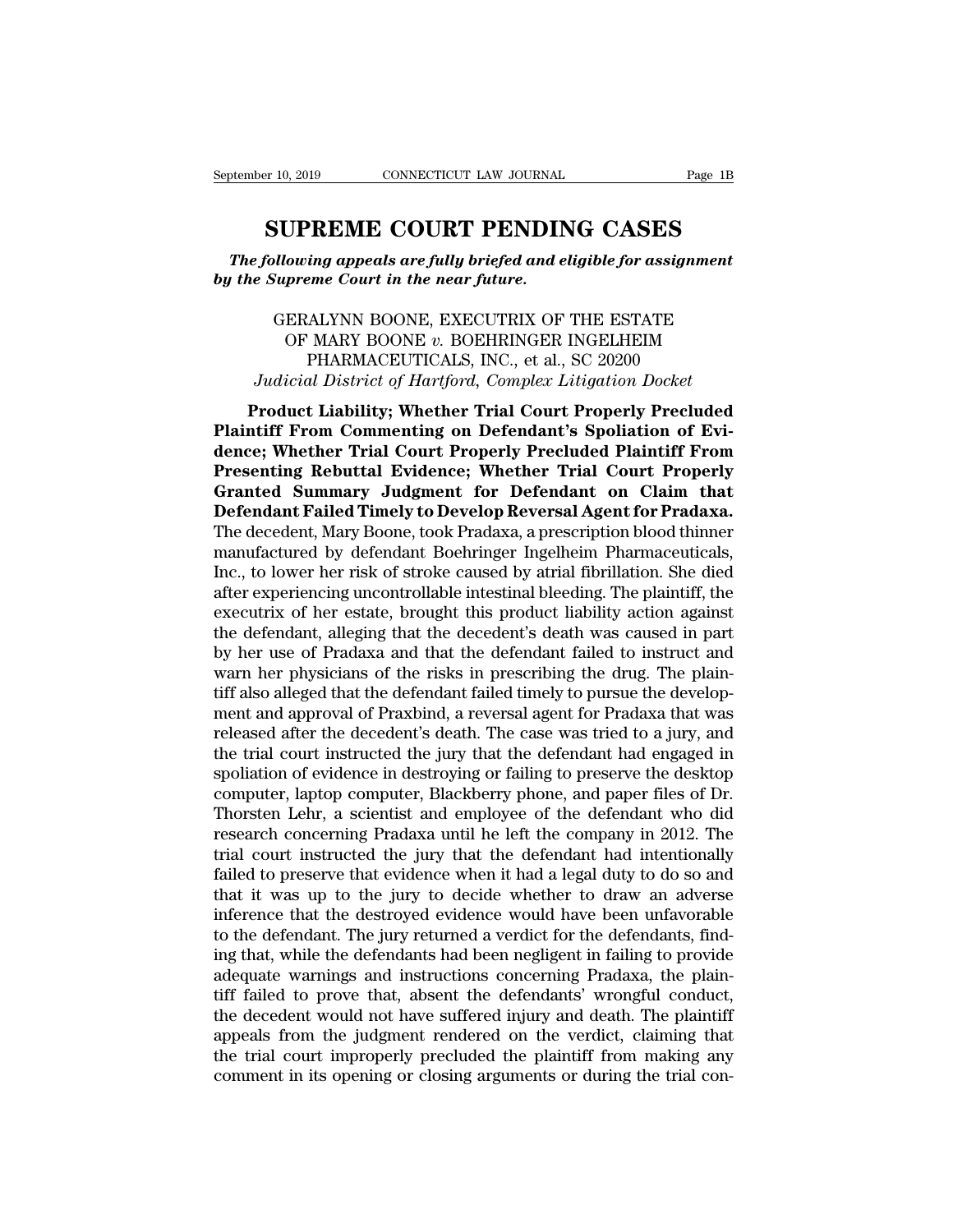Page 2B<br>
connectricut LAW JOURNAL<br>
cerning the defendant's destruction of Dr. Lehr's Pradaxa files. The<br>
plaintiff also claims that the trial court improperly precluded the plain-<br>
tiff from socking to rebut the testimony Page 2B CONNECTICUT LAW JOURNAL September 10, 2019<br>
cerning the defendant's destruction of Dr. Lehr's Pradaxa files. The<br>
plaintiff also claims that the trial court improperly precluded the plain-<br>
tiff from seeking to reb The Page 2B<br>
CONNECTICUT LAW JOURNAL<br>
Cerning the defendant's destruction of Dr. Lehr's Pradaxa files. The<br>
plaintiff also claims that the trial court improperly precluded the plain-<br>
tiff from seeking to rebut the testimo Page 2B CONNECTICUT LAW JOURNAL September 10, 2019<br>
cerning the defendant's destruction of Dr. Lehr's Pradaxa files. The<br>
plaintiff also claims that the trial court improperly precluded the plain-<br>
tiff from seeking to reb cerning the defendant's destruction of Dr. Lehr's Pradaxa files. The plaintiff also claims that the trial court improperly precluded the plaintiff from seeking to rebut the testimony of the defendant's expert witnesses tha cerning the defendant's destruction of Dr. Lehr's Pradaxa files. The plaintiff also claims that the trial court improperly precluded the plaintiff from seeking to rebut the testimony of the defendant's expert witnesses tha cerning the defendant's destruction of Dr. Lehr's Pradaxa files. The plaintiff also claims that the trial court improperly precluded the plaintiff from seeking to rebut the testimony of the defendant's expert witnesses tha plaintiff also claims that the trial court improperly precluded the plaintiff from seeking to rebut the testimony of the defendant's expert witnesses that the decedent's bleeding did not cause her death by introducing an e tiff from seeking to rebut the testimony of the defendant's expert<br>witnesses that the decedent's bleeding did not cause her death by<br>introducing an excerpt from a deposition of one of the defendant's<br>senior officers. The p witnesses that the decedent's bleeding did not cause her death by<br>introducing an excerpt from a deposition of one of the defendant's<br>senior officers. The plaintiff next contends that the trial court erred<br>in rendering summ introducing an excerpt from a deposition of one of the defendant's<br>senior officers. The plaintiff next contends that the trial court erred<br>in rendering summary judgment for the defendant on the plaintiff's<br>design defect cl senior officers. The plaintiff next contends that the trial court erred<br>in rendering summary judgment for the defendant on the plaintiff's<br>design defect claim insofar as the plaintiff alleged that the defendant<br>unnecessari in rendering summary judgment for the defendant on the plaintiff's<br>design defect claim insofar as the plaintiff alleged that the defendant<br>unnecessarily delayed the development and approval of Praxbind. The<br>trial court con design defect claim insofar as the plaintiff alleged that the defendant<br>unnecessarily delayed the development and approval of Praxbind. The<br>trial court concluded that Praxbind was a different product and there-<br>fore not an unnecessarily delayed the development and approval of Praxbind. The<br>trial court concluded that Praxbind was a different product and there-<br>fore not an element of Pradaxa's design and that the claim was pre-<br>empted under th trial court concluded that Praxbind was a different product and therefore not an element of Pradaxa's design and that the claim was pre-<br>empted under the "impossibility" doctrine, which provides for implied<br>federal preempt fore not an element of Pradaxa's design and that the claim was pre-<br>empted under the "impossibility" doctrine, which provides for implied<br>federal preemption when it is impossible for a party to comply with<br>both state and f of the state and federal law. Finally, the plaintiff argues that the trial<br>urt properly excluded evidence proffered by the plaintiff that the<br>DA had advised the defendant that there was a test that the defendant<br>uld perfor *Judicial evidence proffered by the plantiff*<br>defendant that there was a test that the commine the safety and efficacy of Prada<br>*Judicial District of Tolland*<br>**er, in Collateral Proceeding, Harm fr** 

d perform to determine the safety and efficacy of Pradaxa.<br> **HARK BANKS v. COMMISSIONER OF CORRECTION**, SC 20222<br> *Judicial District of Tolland*<br> **Habeas; Whether, in Collateral Proceeding, Harm from Trial**<br> **rt's Failure COURTE SET ASSOCIATE:**<br>
MARK BANKS v. COMMISSIONER OF CORRECTION, SC 20222<br> *Judicial District of Tolland*<br> **Court's Failure to Give** *Salamon* **Kidnapping Instruction is Mea-**<br>
sured under Harmless Error Standard or "Subst MARK BANKS *v.* COMMISSIONER OF CORRECTION, SC 20222<br>*Judicial District of Tolland*<br>**Habeas; Whether, in Collateral Proceeding, Harm from Trial**<br>**Court's Failure to Give Salamon Kidnapping Instruction is Measured under Har** MARK BANKS v. COMMISSIONER OF CORRECTION, SC 20222<br>Judicial District of Tolland<br>**Habeas; Whether, in Collateral Proceeding, Harm from Trial**<br>**Court's Failure to Give Salamon Kidnapping Instruction is Mea-<br>sured under Harml** Judicial District of Tolland<br>
Habeas; Whether, in Collateral Proceeding, Harm from Trial<br>
Court's Failure to Give Salamon Kidnapping Instruction is Mea-<br>
sured under Harmless Error Standard or "Substantial and Injuri-<br>
ous **Exercise Sylvet Construction**<br> **Court's Failure to Give Salamon Kidnapping Instruction is Measured under Harmless Error Standard or "Substantial and Injuri-<br>
ous Effect" on Verdict Standard. The defendant was convicted 19** Habeas; Whether, in Collateral Proceeding, Harm from Trial<br>Court's Failure to Give *Salamon* Kidnapping Instruction is Mea-<br>sured under Harmless Error Standard or "Substantial and Injuri-<br>ous Effect" on Verdict Standard. T **Court's Failure to Give Salamon Kidnapping Instruction is Measured under Harmless Error Standard or "Substantial and Injurious Effect" on Verdict Standard. The defendant was convicted 1997 of kidnapping in the first degr** sured under Harmless Error Standard or "Substantial and Injuri-<br>ous Effect" on Verdict Standard. The defendant was convicted 1997<br>of kidnapping in the first degree, robbery in the first degree, and<br>criminal possession of a **ous Effect" on Verdict Standard.** The defendant was convicted 1997<br>of kidnapping in the first degree, robbery in the first degree, and<br>criminal possession of a firearm in connection with two incidents. In<br>both incidents, of kidnapping in the first degree, robbery in the first degree, and<br>criminal possession of a firearm in connection with two incidents. In<br>both incidents, the defendant entered a furniture store, pointed a gun<br>at employees, criminal possession of a firearm in connection with two incidents. In<br>both incidents, the defendant entered a furniture store, pointed a gun<br>at employees, told them to open the cash register and give him money,<br>forced the both incidents, the defendant entered a furniture store, pointed a gun<br>at employees, told them to open the cash register and give him money,<br>forced the employees into a store bathroom, and exited the premises.<br>He brought t at employees, told them to open the cash register and give him money,<br>forced the employees into a store bathroom, and exited the premises.<br>He brought this habeas action in 2014 to challenge his kidnapping<br>conviction, claim forced the employees into a store bathroom, and exited the premises.<br>He brought this habeas action in 2014 to challenge his kidnapping<br>conviction, claiming that the trial court failed to properly instruct the<br>jury on the e He brought this habeas action in 2014 to challenge his kidnapping<br>conviction, claiming that the trial court failed to properly instruct the<br>jury on the elements of kidnapping in accordance with *State* v. *Sala-<br>mon*, 287 conviction, claiming that the trial court failed to properly instruct the<br>jury on the elements of kidnapping in accordance with *State* v. *Sala-<br>mon*, 287 Conn. 509 (2008), which has been held to apply retroactively<br>in c jury on the elements of kidnapping in accordance with *State* v. *Sala-<br>mon*, 287 Conn. 509 (2008), which has been held to apply retroactively<br>in collateral proceedings. In *Salamon*, the Supreme Court held that<br>"to commit mon, 287 Conn. 509 (2008), which has been held to apply retroactively<br>in collateral proceedings. In *Salamon*, the Supreme Court held that<br>"to commit a kidnapping in conjunction with another crime, a defend-<br>ant must inten in collateral proceedings. In *Salamon*, the Supreme Court held that "to commit a kidnapping in conjunction with another crime, a defendant must intend to prevent the victim's liberation for a longer period of time or to a "to commit a kidnapping in conjunction with another crime, a defend-<br>ant must intend to prevent the victim's liberation for a longer period<br>of time or to a greater degree than that which is necessary to commit<br>the other cr